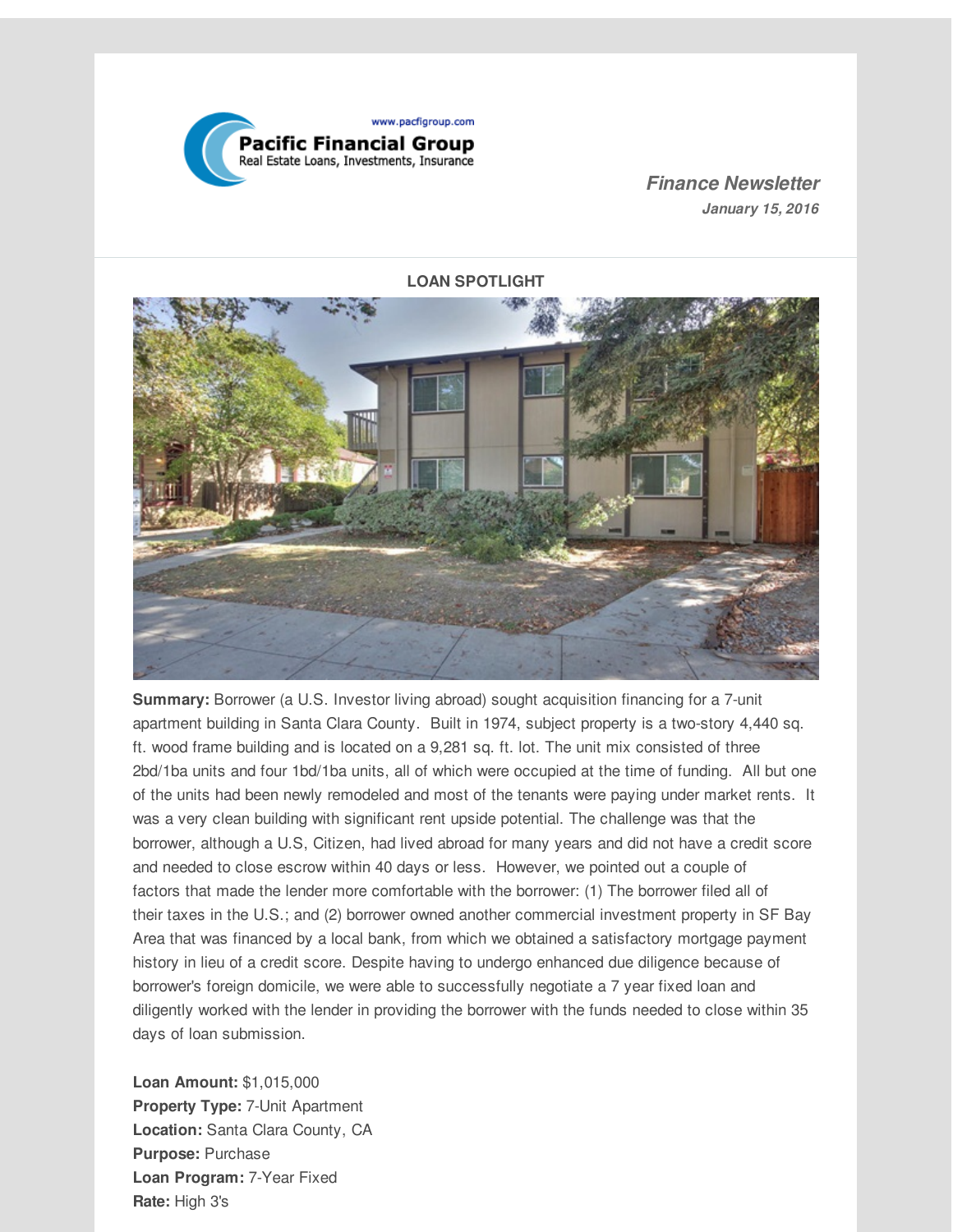**Amortization**: 30 Years **DSC:** 1.15x (based on in place contract rents) **LTV:** 65% **Prepay:** Declining

*If you or someone you know might need our services, please forward this email to them or contact us for a loan quote specific to a property at (415) 680-0121.*

*Ask us about our low cost apartment loans and our generous referral fees for 5+ multifamily and commercial real estate loans!*



# **ABOUT OUR SERVICES**

Pacific Financial Group is a full-service brokerage firm dedicated to providing clients with real estate loans, investment advice, financial planning and insurance services. Our success is the result of our client-focused commitment, professional integrity, industry and market knowledge and unique private banking approach to understanding the financial needs of our clients and delivering specifically tailored solutions. **Visit our website to obtain additional information about the types of [investment](http://r20.rs6.net/tn.jsp?f=001LivhuORwaeGjBNNbJ9deWb89LPI2FjXyYF8D4vJzw-CqmrtA3ydewGZuyBK4Rh-WZd9dQOlG0DQ2TJbvg06emeumpj1bo57AkAH-JW3FzyHxAzI7zmgz6yHhbVWcYBc-WVC8HDx16oY_ln6seUGihTCImVNDrC7Tu9rHMbQs4RnfDHJGcxO9hlXGRXdFOzTtZdqDd5kPWwg=&c=&ch=) advice and [insurance](http://r20.rs6.net/tn.jsp?f=001LivhuORwaeGjBNNbJ9deWb89LPI2FjXyYF8D4vJzw-CqmrtA3ydewGZuyBK4Rh-WT4c4FFxOxid8Cqm5Qb9RFda5nF4vWo6C-_ugMTvynFj-zwOFuoFqM3drZWosQmqoEsoYdOGpaS7xNAiVAHwm4HnG_0BV15NekIYHDg0Ei6EcIsj7bbroaLoO1H8DjjImF4wKyXvSVic=&c=&ch=) services we offer.**

### **APARTMENT LOAN PROGRAMS**

**Hot Money: We now offer low cost apartment loans from \$1MM & up in California. No origination fees, no lender fees and closing costs are capped at \$2K or less!**

We are pleased to provide access to a large selection of 5+ unit multi-family loan programs from which to choose so you are assured of finding one that is best suited to meet your particular investment objectives. Drawing from our diverse pool of capital sources, your loan program options are limitless. **Visit our website to obtain additional [information](http://r20.rs6.net/tn.jsp?f=001LivhuORwaeGjBNNbJ9deWb89LPI2FjXyYF8D4vJzw-CqmrtA3ydewGZuyBK4Rh-Wxxe_8OA2yexKFv-3kIQKwpXjs7IwexxXNe48KAlMwoUYGBDkWRUVfzF47VnSTfgZSrpIayDOJ9QdeGdGybXfqbABTiQkCUDtqZ7a2nA_wgiPirMSi8MEUhMXAtpgI6XikM29tXEtrEc=&c=&ch=) about available apartment loan programs and interest rates.**

### **COMMERCIAL LOAN PROGRAMS**

We understand the importance of finding the best available financing to maximize your return on investment and have access to a large selection of commercial loan programs for office, retail, single tenant, self storage, industrial, hospitality, mixed use and owner-occupied commercial buildings, so you are assured of finding one that is best suited to meet your particular investment